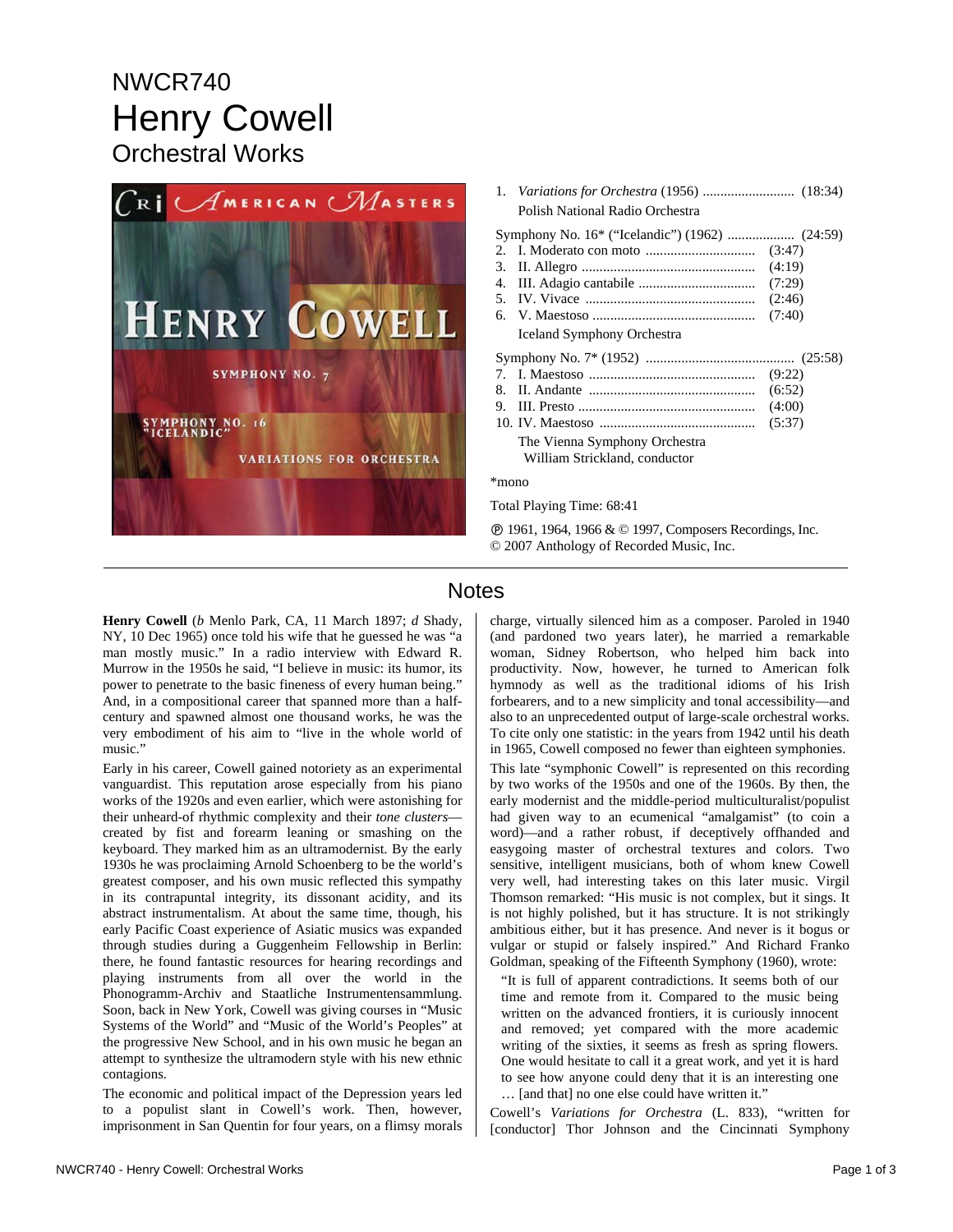Orchestra," was completed in August 1956; he revised the work in 1959, and it is the revised version we hear in this recording. (The "L" number is that assigned to the work in William Lichtenwanger's *The Music of Henry Cowell: A Descriptive Catalog* [Brooklyn: Institute for Studies in American Music, 1986]).

The following is adapted from a note of the composer's at the head of his manuscript score:

"The Variations are based upon a brief, simple, and melodious theme of twelve different tones (first announced in unison), but the work is not developed according to Schoenberg's twelve-tone row technique. Neither is it in conventional theme-and-variations form: rather, each variation is a kind of independent mini-movement that develops ideas from the theme, freely used. Every orchestral instrument has a chance to show off in a solo, and each section of the orchestra has a chance to play as a solo unit, the percussion section having an unusually important role. There is no extramusical program."

The brief Theme has a preliminary development leading into what I shall call "Variation 1" (Cowell neither numbers or names the successive variation "movements.") This section is one of those perpetual-motion Allegros Cowell was fond of: xylophone leads off, and is followed successively by flute, clarinet, oboe, and pizzicato strings. "Variation 2"—slowmoving, lyrical—is melody-driven, an ever-fresh succession of continuous, sinuous melodic clauses, explored by instrument after instrument, which lasts for no fewer than four minutes. "Variation 3," almost entirely for percussion (including piano and strings played *col legno*, that is, tapped "with the wood" of their bows), is by contrast rhythm-driven—a relentless pulsating counterpoint of rhythmic ostinatos unfolds under another perpetual-motion stream, a meandering melody (led by the piano, then xylophone, and again piano) that simply fades out to end the variation.

Tranquility follows in "Variation 4": against a quietly oscillating background wash, one solo instrument after another projects an unpredictable, improvisatory, free-flowing modal melody. The scherzo-like "Variation 5" is a stop-and-go movement—or rather "go-and-stop"—the "go" passages being *prestissimo* soft-shoe shuffles that alternate with "stops" of slower-moving four-note figures or chords (deriving from the chromatic curves of the original theme). What turns out to be a Finale begins with a portentous chorale-like phrase that gives way to a vigorous march-like idea. Ultimately Cowell combines these two elements in a long crescendo to a climactic conclusion in which a dizzyingly dissonant full-orchestra chord slowly dissolves into a monumental six-octave A (the A to which an orchestra tunes, before a concert).

Cowell's Symphony No. 16 ("Icelandic") (L. 912) was commissioned by the government of Iceland for the dedicatory ceremonies of a new auditorium at the University of Iceland in Reykjavík, and was premiered in Reykjavík on March 21, 1963. The premier performance was (as on this recording) by the Iceland Symphony Orchestra conducted by William Strickland, for whom the work was written. The scoring is for a large orchestra, with special demands for percussion ("six different sized drums without snares," "six pieces if ringing metal," etc.).

Cowell here drew on Icelandic traditional melody and an ancient Icelandic mode of singing—specifically, Lydian-mode melody and the "twin-song" (*tvisöngur*) or double-singing of such melody. Lydian-mode melody sounds like conventional do-re-mi-fa major-mode melody but with the fourth tone (the fa) skewed a half-step high; in "twin-song," the melody is doubled at a higher or lower pitch and sung in parallel motion with it, as in the earliest medieval polyphony (organum). In the course of working with these two features of Icelandic music, Cowell discovered that he could produce, in the most natural, unforced way, a sweetly dissonant—indeed, atonal polyphonic music. This gives this symphony a character all its own and a massive unity of style that underlines the varied expressive qualities of its five movements.

Another exceptional aspect of the Icelandic Symphony is Cowell's genial use of the hymn-and-fuguing-tune principle— "something slow [then] something fast"—to pair movements 1 and 2 (Moderato and Allegro) and 3 and 4 (Adagio and Vivace). Movement 5 then recalls, in new combinations and sequences, material from all four previous movements. The first movement itself has a hymnic first section (wholly concerned with its Lydian-mode theme), followed by a slightly faster and more rigorously contrapuntal (quasi-fugal) second section based on a variant of that theme. The bright and amiable second movement, sparked by a still-faster variant of the theme, also borrows the rhythmic features of another Icelandic melodic repertory, the *rímor* (rhyme-songs), which are characterized by a great variety of metric patterns—3 beats, 4, 2, and so on—in unpredictable patterns like those of ancient Icelandic bardic poetry. The third movement, gentle and lyrical, gives way to a perky scherzo, unpredictable in its kaleidoscopic switches of instrumental colors; its ending is similar to the "big exhalation" ending the scherzo of Symphony No. 7. The finale is a patchwork quilt of reminiscences of ideas from the preceding four movements, linked by skeins of chromatically colorful scales curling hither and yon, and culminating in an apotheosis of the hymn-like first-movement theme.

In 1952 Cowell succeeded Nicolas Nabokov as teacher of composition at the Peabody Conservatory in Baltimore. There he found new and sympathetic colleagues, notably Hugo Weisgall, and there his extraordinary series of symphonies bloomed: following No. 6 of 1951 came five more by the end of 1953, Nos. 6 to 11, the Eleventh (Seven Rituals of Music) considered by many to be his greatest. Among these was Symphony No. 7 "for small orchestra" (L. 776), first performed in the Peabody Auditorium on November 25, 1952, by the Little Orchestra of Baltimore, conducted by Reginald Stewart.

The Seventh Symphony is built in a conventional symphonic structure of four movements. The first, weightiest of the four, is brightened by a perpetual-motion folk-fiddle tune that eventually takes center stage. (The more solemn first theme doesn't join in the recapitulation: we must await the beginning of the fourth movement for that.) The second movement owes much to Indonesia—pentatonic scales, tick-tock rhythms (with ticky-tocky and tickety-tockety counter-rhythms), and bell-like sonorities; its rondo-like form (A B A C A D A)—however, is Euro American. Next comes a scherzo movement, one of Cowell's Irish jigs, which soon starts surprising the ear in all kinds of ways. It is periodically interrupted by a drunken waltz, and the movement finally gives up in a big exhalation by the strings—a double run, both up and down, loud to soft. The last movement begins by recalling the first's hymnic opening theme; that is soon challenged by a neo-Baroque tune that we just know will become a fugue subject—and it does, eventually—and the movement derives basically from Cowell's hymn-and-fuguing-tune principle of bipartite form ("something slow followed by something fast," as he put it).

—*H. Wiley Hitchcock*